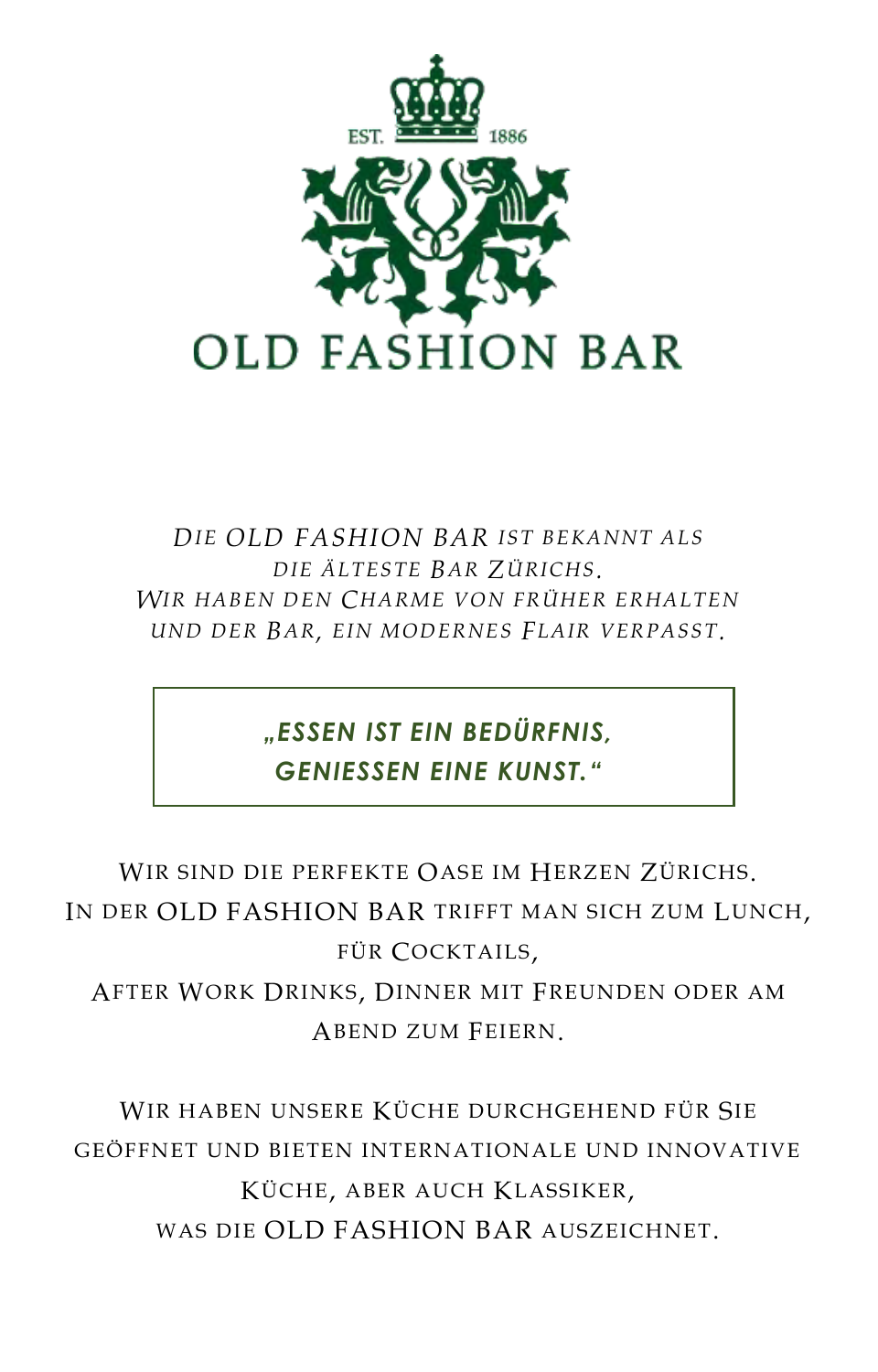Schweiz Fleisch: Poulet, Rind, Schwein Spanien Fleisch: Schwein Herkunft Fisch und Meeresfrüchte: Schweiz, Pazifischer Ozean, Norwegen, Irland,

Für Informationen betreffend Allergene verlangen Sie bitte unsere Deklarationskarte. Alle Preise in CHF inkl. MwSt.

*Swiss meat: chicken, beef, pork Spanish meat: pork Origin of fish and seafood: Switzerland, Pacific Ocean, Norway, Ireland*

*For information's concerning allergies or intolerances, please do not hesitate to ask our service personnel.*

*All prices in CHF incl. VA*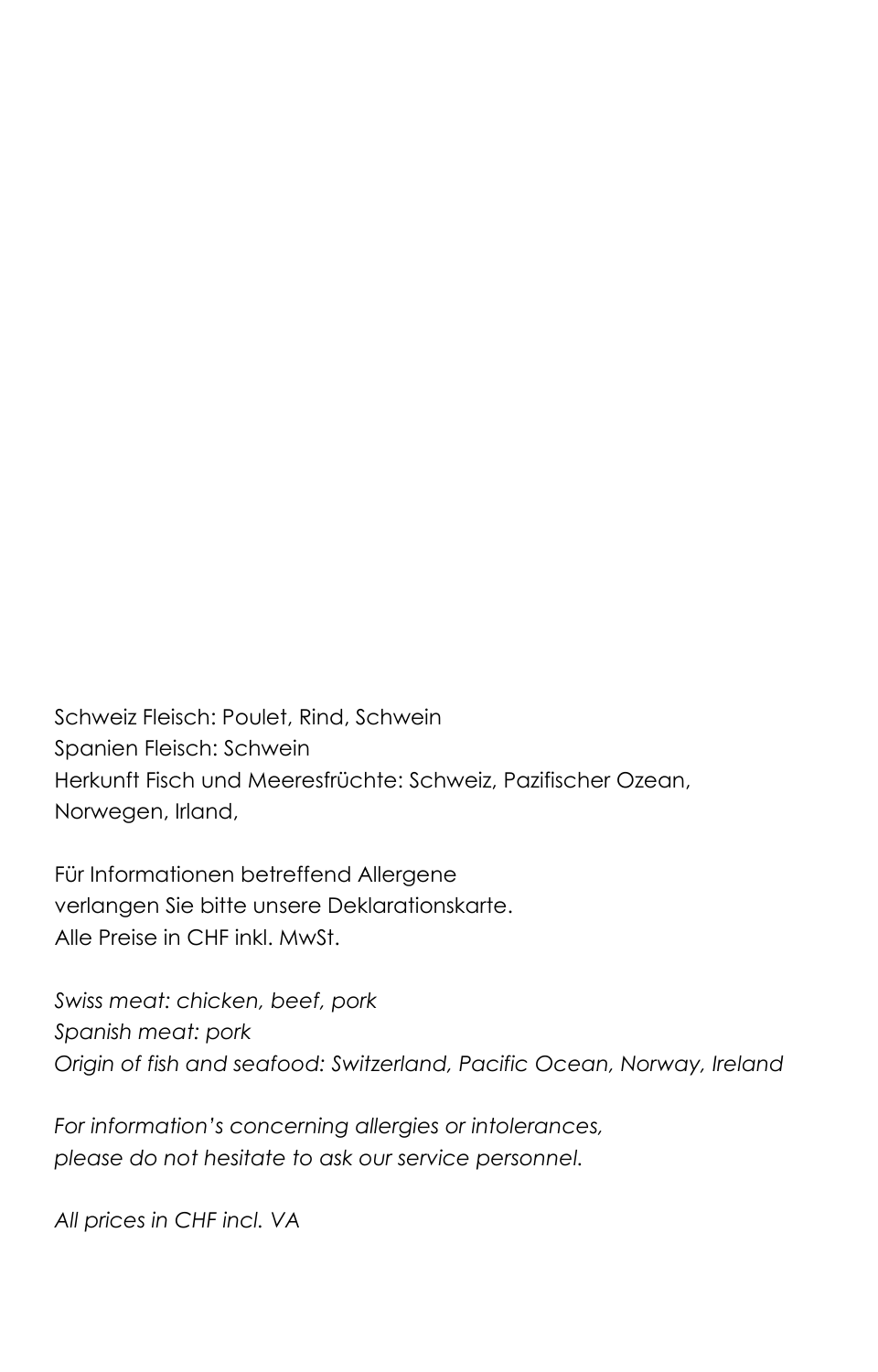#### **V O R S P E I S E N** *S T A R T E R*

# **Crevettencocktail**19 Crevetten | Cocktail Sauce | Toast Shrimp cocktail Shrimps | cocktail sauce | toast **Ganze Artischocke** 26 *Vinaigrette Whole Artischoke Vinaigrette* **Gambas al Ajillo "OLD FASHION"** 27 Wasabi | Chillimayonnaise | Aioli | Brot *Gambas al ajillo "OLD FASHION" Wasabi| chili mayonnaise| aioli| bread Balik Rauchlachstatar* 32 Avocado | Crème fraîche | Toast *Balik smoked salmon tartar Avocado | crème fraîche | toast* **Vitello Tonnato** 28 / 39 Hauchdünn geschnittenes Kalbfleisch | Thunfischsauce | gekochtes Ei *Vitello tonnato Thin cutted veal | tuna sauce | boiled egg* **Pata Negra de Jamón Ibérico** *28 / 52* Pan con tomate *Pata negra de Jamón Ibérico*

*Pan con tomate*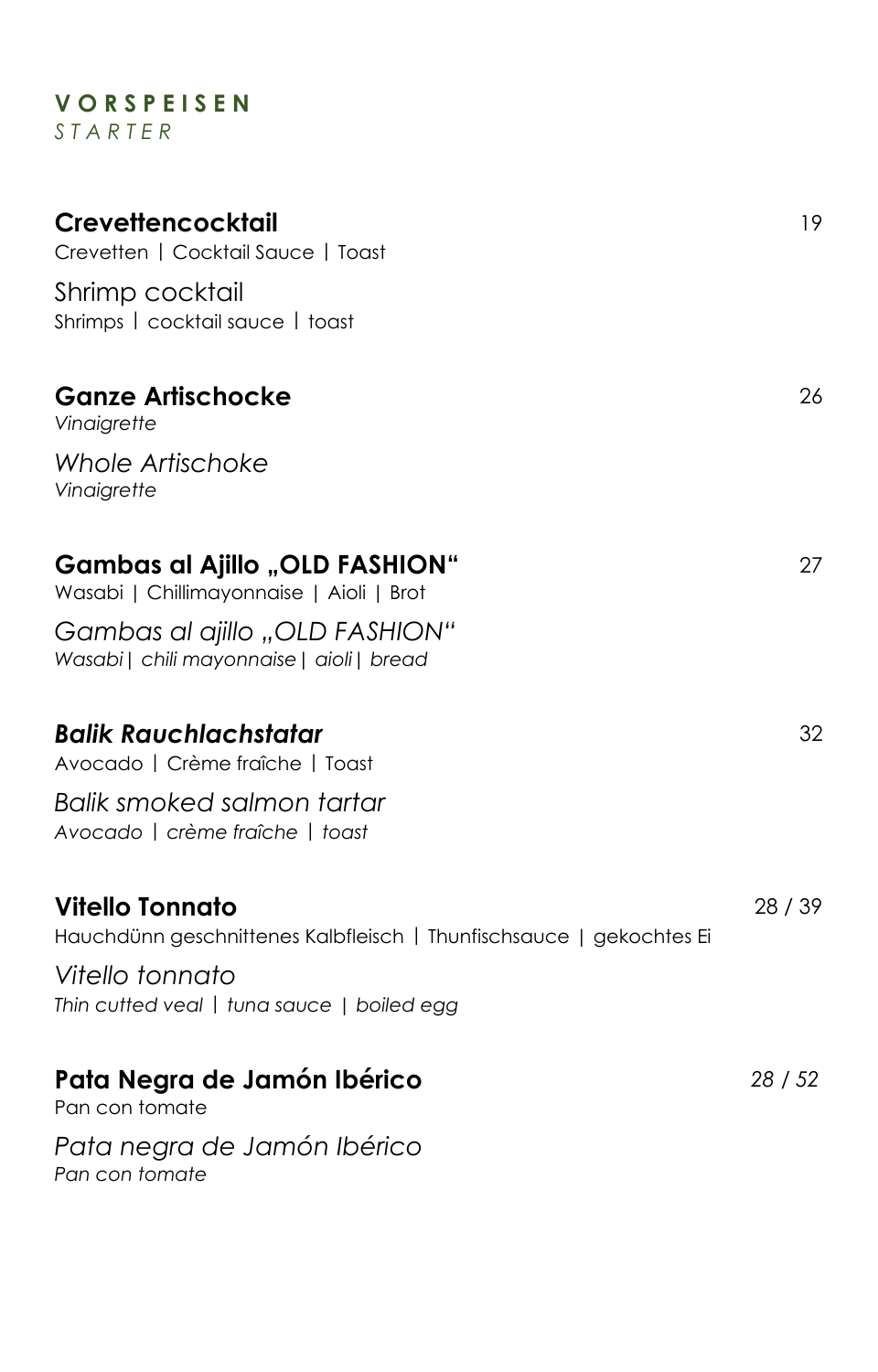#### **S U P P E N** *S O U P S*

| <b>Gurkenkaltschale</b><br>Gurken   Joghurt   Pfefferminze                                                    | 16 |
|---------------------------------------------------------------------------------------------------------------|----|
| Cucumber cold bowl<br>Cucumber   yogurt   peppermint                                                          |    |
| Gazpacho<br>Andalusische Gemüsekaltschale   Gurke   Peperoni                                                  | 18 |
| Gazpacho<br>Andalusian vegetable cold soup   cucumber   pepperoni                                             |    |
| <b>SALATE</b><br>SALAD                                                                                        |    |
| Wassermelone & Feta<br>Wassermelone   Feta   Pfefferminze   Limette   Pinienkerne                             | 18 |
| Watermelon & feta<br>Watermelon   feta   mint   lime   pine nuts                                              |    |
| <b>Mediterraner Tomaten Salat</b><br>Garten Tomaten   Rote Zwiebeln   Petersilie   Olivenöl   Aceto balsamico | 21 |
| Mediterranean Tomato salad<br>Garden tomatoes   red onions   parsley   olive oil   balsamic vinegar           |    |
| <b>Insalata Caprese</b><br>Mozzarella di Bufala   Cherrytomaten   Basilikum Espuma   Cashewnüsse              | 23 |
| Mozzarella di bufala<br>Mozzarella di bufala   cherry tomatoes   basil espuma   cashews                       |    |
| Caesar's Salad<br>Romana Salat   Pouletbrust   Parmesan   Croutons   Caesar's Dressing                        | 26 |
| Caesar's salad<br>Romana lettuce   chicken breast   parmesan   croutons   caesar's dressing                   |    |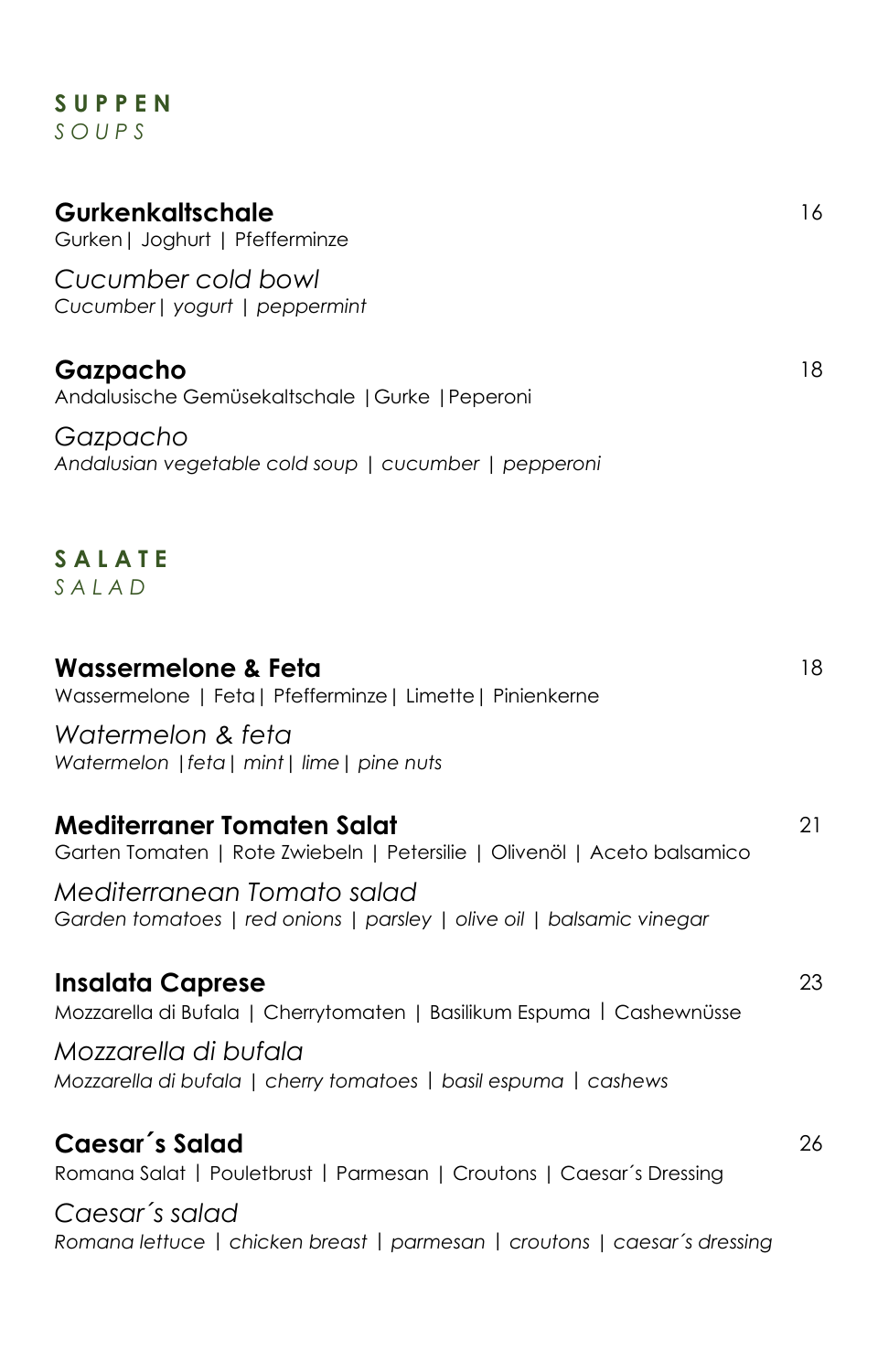#### **H A U P T G Ä N G E** *M A I N C O U R S E S*

## **Mediterranes Gemüse vom Grill** Ofenkartoffel| Crème fraîche 26 Ofenkartoffel| Crème fraîche| Pouletbrust Würfel 32 *Mediterranean vegetables from the Grill Baked potato| crème fraîche Baked potato| crème fraîche| chicken breast cubes* **Rotes Thai Curry** Gemüse| Basmati Reis 26 Gemüse| Basmati reis| Pouletbrust Würfel 32 *Red Thai Curry Vegetables| basmati rice Vegetables| basmati rice| chicken breast cubes* **Club Sandwich Vegi** 26 Avocado| Aubergine| Zucchetti| Peperoni| Spiegelei | Mayonnaise Pommes Allumettes oder Salat *Club sandwich Vegi Avocado| eggplant| zucchini| bell pepper| fried egg | Mayonnaise Pommes Allumettes oder Salat* **Club Sandwich "OLD FASHION"** 29 Poulet| Spiegelei| Speck| Salat| Tomate | Mayonnaise Pommes Allumettes oder Salat *Club sandwich "OLD FASHION" Chicken| fried egg| bacon| lettuce| tomato | Mayonnaise Pommes allumettes or salad* **Club Sandwich à la Japonaise** 34

Thunfisch in Sashimi Qualität| Angemachtes Thunfischfilet Wakame| Avocado | Pommes Allumettes oder Salat

*Club sandwich à la Japonaise* 

*Tuna in sashimi quality| marinated tuna fillet Wakame| avocado | pommes allumettes or salad*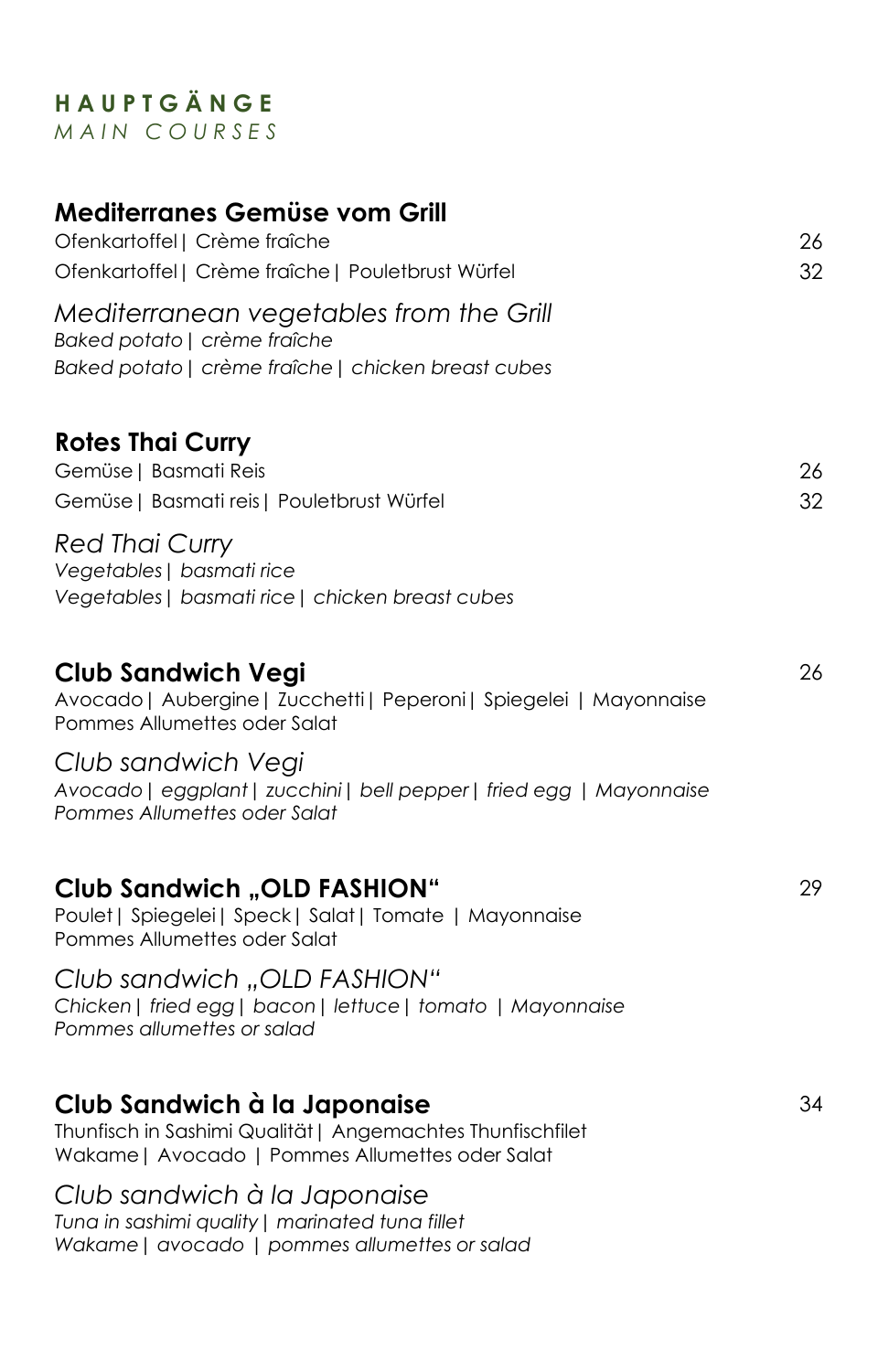| Rindstatar<br>Toast   Butter<br>Toast   Butter   Pommes Allumettes                                                                           | 37<br>42 |
|----------------------------------------------------------------------------------------------------------------------------------------------|----------|
| <b>Beefsteak Tatar</b><br>Toast   butter<br>Toast   butter   pommes allumettes                                                               |          |
| <b>Beef Burger</b><br>Rindfleisch   Cheddar   Avocado   Salat   Tomate   Essiggurke   Röstzwiebeln<br><b>Pommes Allumettes</b>               | 38       |
| <b>Beef burger</b><br>Beef   cheddar   avocado   lettuce   tomato   Pickle   fried onions<br>Pommes allumettes                               |          |
| <b>Wiener Schnitzel</b><br>Kalbfleisch   Preiselbeeren   Kartoffelsalat                                                                      | 46       |
| Wiener schnitzel<br>Veal   cranberries   potato salad                                                                                        |          |
| <b>Thunfisch in Sesamkruste</b><br>Thunfisch in Sushi Qualität   Grill Gemüse   Harissa Dip                                                  | 47       |
| Tuna in sesame crust<br>Tuna in Sushi quality   grilled vegetables   harissa dip                                                             |          |
| <b>Hummer Sandwich</b><br>Hummer   Brioche Brötchen   Avocado   Cherrytomaten   Salat<br>Limettenmayonnaise   Pommes Allumettes   Krautsalat | 48       |
| Lobster Rolls<br>Lobster   brioche bun   avocado   cherry tomatoes   salad<br>Limemayonnaise   Pommes allumettes   coleslaw                  |          |
| Das berühmte Robespierre<br>Flach geklopftes Rindsfilet vom heissen Teller (2 Gänge)<br>Pommes Allumettes oder Salat                         | 51       |
| The famous Robespierre<br>Flattened beef fillet from a hot plate (2 courses)<br>Pommes allumettes or salad                                   |          |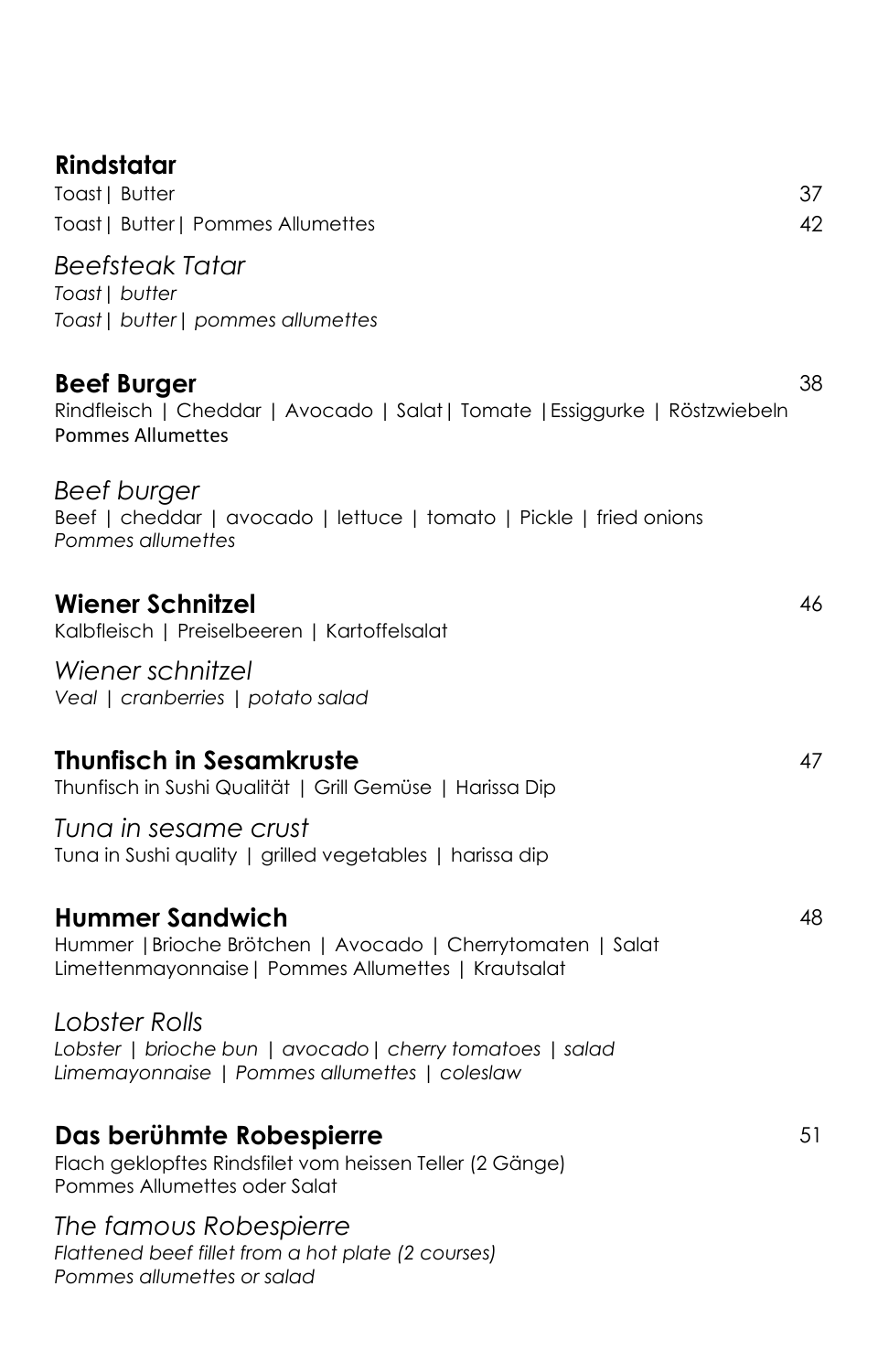#### **P A S T A** *P A S T A*

| <b>Ghacktes mit Hörnli</b><br>Rindshackfleisch   Hörnli   hausgemachtes Apfelmus                           | 25 |
|------------------------------------------------------------------------------------------------------------|----|
| Ground beef Maccaroni<br>Ground beef   Maccaroni   homemade apple sauce                                    |    |
| Paccheri al pesto e verdure<br>Pasta   Pesto   Rahm   Gemüse   Pinienkerne   Parmigiano Reggiano           | 28 |
| Paccheri with pesto and vegetables<br>Pasta   pesto   cream   vegetables   pine nuts   parmigiano reggiano |    |
| Penne à la Vodka<br>Penne Rigate   Vodka   Tomatensauce   Rahm   Chilli<br>Basilikum   Parmigiano Reggiano | 33 |
| Penne à la Vodka<br>Penne Rigate   Vodka   tomato sauce   cream   chilli<br>basil   parmigiano reggiano    |    |
| Ravioli Tartufo<br>Hausgemachte Ravioli   Schwarzer Trüffel   Ricotta   Creme                              | 42 |
| Ravioli tartufo<br>Homemade Ravioli   black truffle   ricotta   cream                                      |    |
| Spaghetti con Gambas al Ajillo<br>Pasta   Eden Garnelen   Olivenöl   Knoblauch   Chili                     | 46 |
| Spaghetti con Gambas al ajillo<br>Pasta   eden prawns   olive oil   garlic   Chili                         |    |